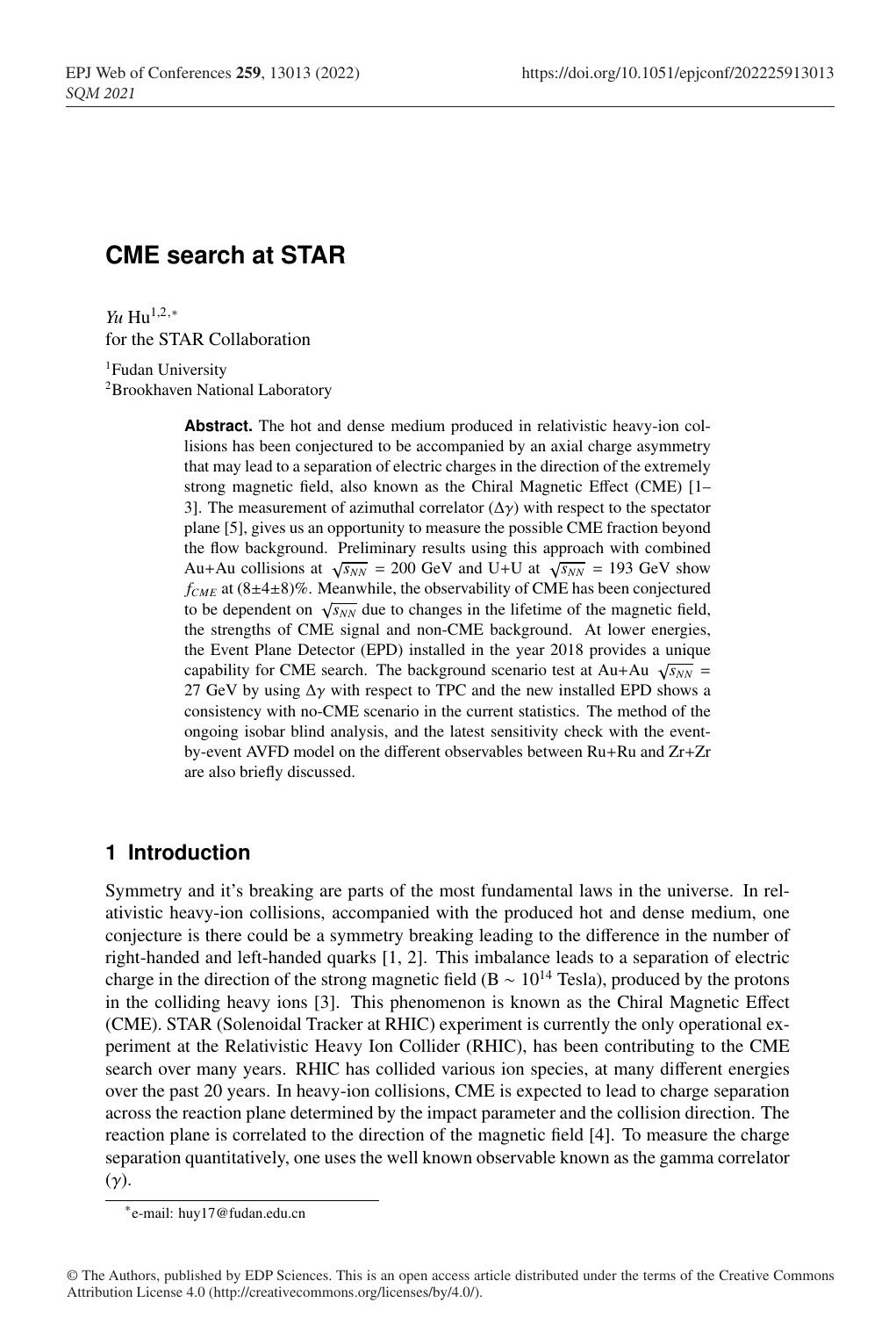To reduce the charge-independent correlation backgrounds, like from global momentum conservation, we usually use the  $\Delta \gamma$ , which measures the difference between the correlations from the opposite charge and the same charge. There are still many background sources that have also been identified to contribute to this observable, such as the local charge conservation and the resonance decays. We can write the  $\Delta\gamma$  into 2 parts, one from the background (∆γ*bk*g), another from the CME signal(∆γ*si*g). In principle, the ∆γ can be measured with respect to any plane [5, 6]: e.g. using the participate plane, which is estimated by the produced particles (Ψ<sub>*PP*</sub>); or the spectator plane, which is estimated by the spectators neutrons (Ψ<sub>*SP*</sub>).

### **2 At top RHIC energies**

At the top RHIC energies, we use the Au+Au collision at 200 GeV (form year 2011, 2014, 2016) and U+U collision at 193 GeV to search for the CME. As we mentioned before, if we use the particles measured with Time Projection Chamber (TPC) to reconstruct the event plane (Ψ*EP*) as a proxy of the Ψ*PP*, and use the Zero Degree Calorimeters (ZDC) to reconstruct the spectator plane as a proxy of the  $\Psi_{SP}$ . The  $\Delta \gamma$  with respect to  $\Psi_{PP}^{TPC}$  and  $\Psi_{SP}^{ZDC}$ contain different fractions of the CME signal and background. If we assume the the background is propositional to the elliptic flow $(v_2)$ , we will have the following relations:

$$
\Delta \gamma(\Psi_{TPC}) = \Delta \gamma^{bkg}(\Psi_{TPC}) + \Delta \gamma^{sig}(\Psi_{TPC})
$$
\n(1)

$$
\Delta \gamma(\Psi_{ZDC}) = \Delta \gamma^{bkg}(\Psi_{ZDC}) + \Delta \gamma^{sig}(\Psi_{ZDC})
$$
 (2)

$$
\Delta \gamma^{bkg} (\Psi_{TPC}) / \Delta \gamma^{bkg} (\Psi_{ZDC}) = v_2 (\Psi_{TPC}) / v_2 (\Psi_{ZDC})
$$
 (3)

$$
\Delta \gamma^{sig} (\Psi_{TPC}) / \Delta \gamma^{sig} (\Psi_{ZDC}) = v_2 (\Psi_{ZDC}) / v_2 (\Psi_{TPC})
$$
 (4)

With four known variables:  $\Delta \gamma(\Psi_{TPC}), \Delta \gamma(\Psi_{ZDC}), v_2(\Psi_{TPC}), v_2(\Psi_{TPC}),$  and four unkown ones  $\Delta \gamma^{bkg}(\Psi_{TPC})$ ,  $\Delta \gamma^{bkg}(\Psi_{ZDC})$ ,  $\Delta \gamma^{sig}(\Psi_{TPC})$ ,  $\Delta \gamma^{sig}(\Psi_{ZDC})$ , we can solve the above equations. Then we can estimate  $f_{CME}$  which represents the fraction of CME signal in the observable measured using TPC defined as:

$$
f_{CME} = \Delta \gamma^{sig} (\Psi_{TPC}) / \Delta \gamma (\Psi_{TPC}). \tag{5}
$$

Figure 1 (left) the measurement of the  $f_{CME}$  for different run years in 20% – 50% centrality. The Au+Au and U+U combined result shows that the faction is  $8 \pm 4 \pm 8\%$ . The systematic uncertainties in this measurement are assessed by varying the track quality cuts and the  $\eta$  gap.

### **3 At Lower Energy**

At lower energies, the Event Plane Detector (EPD) installed in the year 2018 provides a unique capability for CME search. EPD covers a pseudorapidity range of 2.1 to 5.1 on either side of the TPC. For the  $\Delta \gamma$  observable, we choose particles of interest carrying charges from the TPC, and measure the event plane from the EPD. At 27 GeV, the beam rapidity  $(Y_{beam} = 3.4)$  falls at the center of EPD acceptance. Due to the kinematics, the inner EPD  $(\eta > Y_{beam})$  detects a lot of protons, coming from spectators, stopped protons or beam fragments and they all have large directed flow which determines first-order event plane well. The outer EPD ( $\eta < Y_{beam}$ ) detects mostly produced particles. Produced particles have large elliptic flow so we have a very well defined second order event plane. So with EPD and 27 GeV collisions we have a way to, at the same time, measure charge separation w.r.to planes of large directed flow due to spectator protons and w.r.to elliptic flow plane due to participants.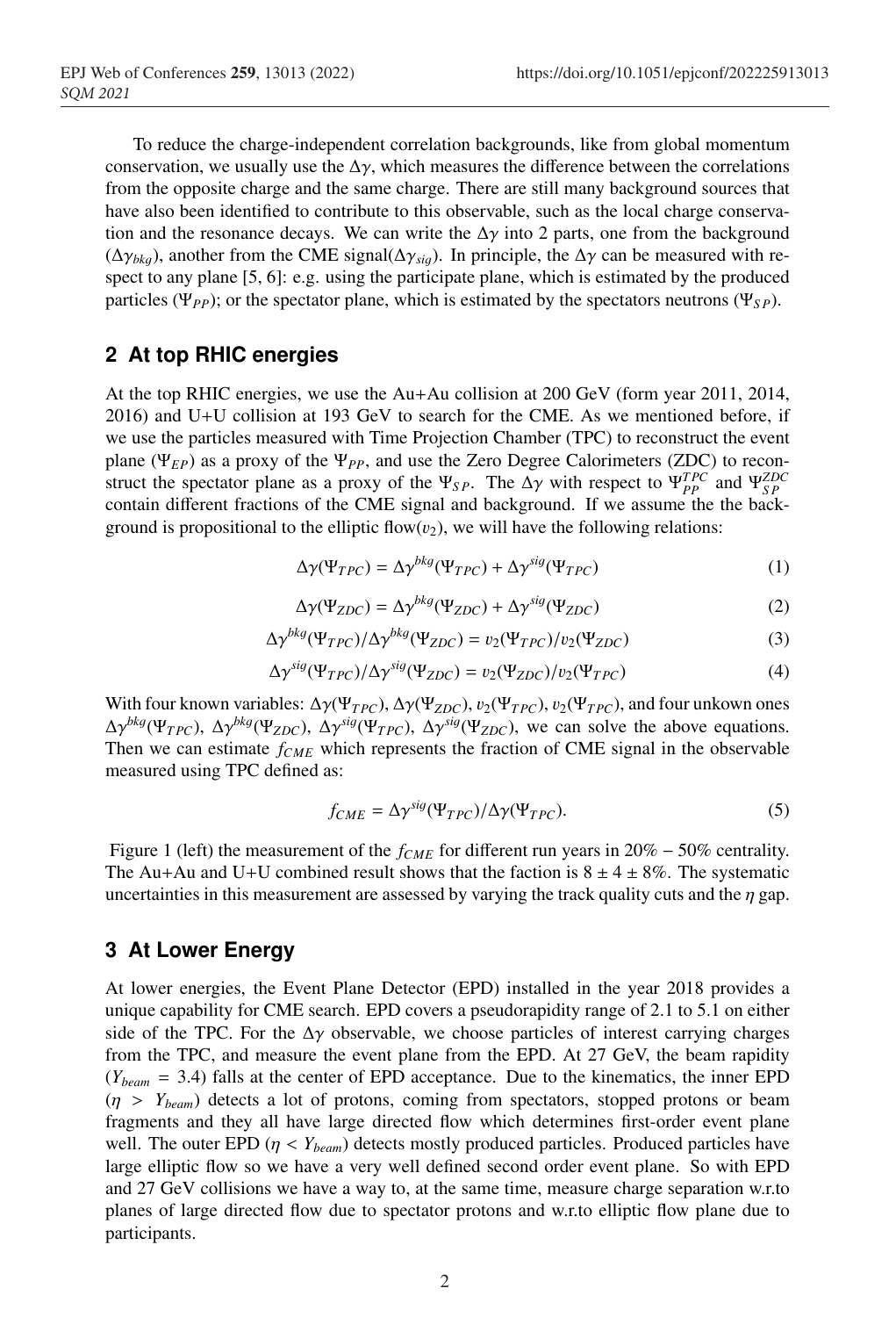

**Figure 1.** (Left) The fraction of the possible CME signal( $f_{CME}$ ) in  $\Delta \gamma$  with respect to TPC and ZDC event planes for Au+Au collision at 200 GeV and U+U collision at 193 GeV, combined result shows  $8 \pm 4 \pm 8\%$ . (Right) $\Delta y$  scaled by  $v_2$  with respect to TPC-EPD-inner and TPC-EPD-outer planes to the no-CME scenario for Au+Au collision at 27 GeV.

In the background only scenario, if the background is propositional to  $v_2$ , the ratio of  $\Delta \gamma/v_2$  with respect to different planes ( $\Psi_A$ ,  $\Psi_B$ ,  $\Psi_C$ ) will be the same, in other words we expect:

$$
\Delta \gamma / v_2(\Psi_A) = \Delta \gamma / v_2(\Psi_B) = \Delta \gamma / v_2(\Psi_C) = \dots \tag{6}
$$

Therefore, in our case we measured the  $\Delta \gamma$  and  $v_2$  with respect to the TPC-EPD-inner 1st order plane ( $\eta > Y_{beam}$ ) and the  $\Delta \gamma$  and  $v_2$  with respect to the TPC-EPD-outer 2nd order plane ( $\eta$  < *Y<sub>beam</sub>*). Figure 1(right) shows the  $\Delta\gamma/v_2 \times N_{part}$  with respect to different planes. The bottom panel shows the double ratio. The results show, within the uncertainty, the ratio is consistent with unity. No significant deviation from Eq. 6 is observed.

#### **4 Methods for blind analysis of isobar data**

To better control the signal and the background in CME observables isobar program is introduced. To remove unconscious human induced biases we implement the isobar blind analysis. The  $\Delta \gamma$  can be written into the signal ( $\Delta \gamma^{sig}$ ),  $v_2$  related background ( $\Delta \gamma^{flow-bkg}$ ), and the nonflow driven background (∆γ*non*−*f lo*w−*bk*<sup>g</sup>). In an ideal scenario if we can select two different systems that produce similar non-flow effects, similar flow backgrounds, then the residual difference in charge separation can be attributed to signal – isobar collisions were originally proposed with such expectations [7]. In practice with the two isobar species  $^{96}_{44}Ru + ^{96}_{44}Ru$  and  $^{96}_{40}Zr+^{96}_{40}Zr$ , according to model calculations one can achieve up to 4% difference in flow background [8–11], similar non-flow determined by the multiplicity difference, and about B-field square difference of the order of  $10 - 18\%$  that is relevant for a signal difference. If one can keep the systematics under control, predictions show, with two billion events collected for each species, we can achieve  $5\sigma$  significance given the CME fraction in observables is at 14% level [8].

The isobar collisions are proposed to perform an experimental test of CME with the best possible control of signal and background as compared to all previous measurements. To minimize the run-to-run variation of the detector response due to the acceptance loss, efficiency changes, or the luminosity variation, we switch the collisions of two species frequently during data taking. To minimize the unconscious bias by the analysts we: 1) use the 27 GeV data